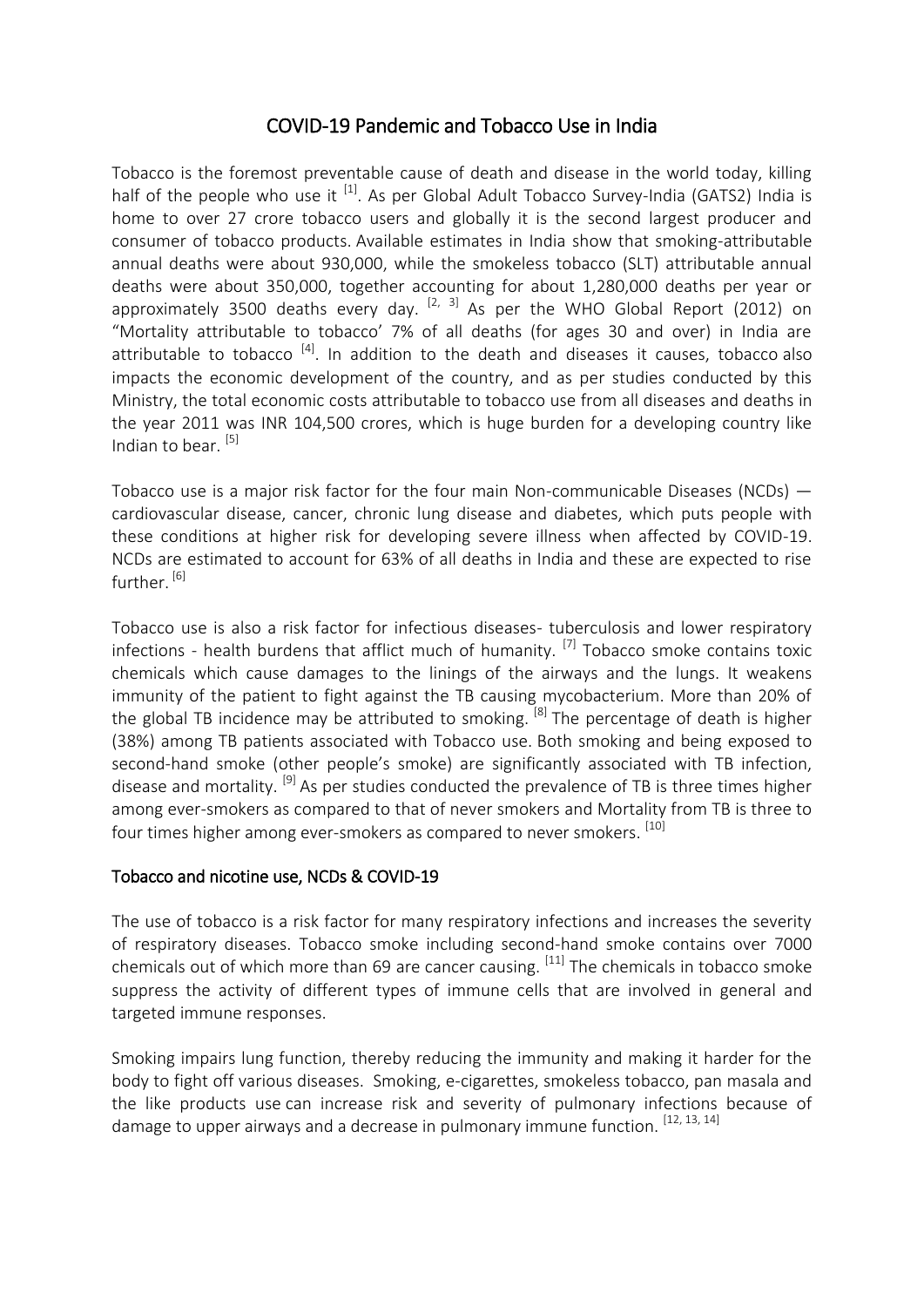Smokers are likely to be more vulnerable to COVID-19 as the act of smoking means that fingers (and possibly contaminated cigarettes) are in contact with lips which increases the possibility of transmission of virus from hand to mouth. Experts have confirmed that smokers are more likely to develop severe symptoms or die from COVID-19, as it primarily attacks the lungs. Further smoking products such as water pipes or hookah often involve the sharing of mouth-pieces and hoses, which could facilitate the transmission of COVID-19 in communal and social settings.

Evidence from countries reporting COVID-19 related fatalities has highlighted that the people with pre-existing non-communicable diseases (NCDs) are more susceptible to becoming severely ill with COVID-19. Tobacco, being one of the causes behind these NCDs, indirectly puts the tobacco users or/and smokers at risk of being affected by COVID-19. Moreover, tobacco use poses a significant risk by accelerating the transmission of COVID-19 because the virus spreads primarily through droplets of saliva or discharge from the nose when an infected person coughs or sneezes. Chewing tobacco products (Khaini, Gutkha, Paan, Zarda) increases the urge to spit. Spitting in public places increases health risks especially those of spreading the infectious and contagious diseases like, COVID19, tuberculosis, swine flu, encephalitis, etc. [15]

There have been recent reports in the media quoting studies conducted in France suggesting the possibility of link between tobacco or nicotine in the prevention or treatment of COVID-19. The findings of these studies are inconsistent with the broader existing evidence that tobacco use impacts the lungs and other organs, lowers the immunity and makes people vulnerable to COVID-19. The French studies used limited data sets and the findings are inconclusive. Researchers of these studies do acknowledge the limitation in the study that hospitals were probably not recording patients' smoking status properly as they were too busy treating patients.

The Ministry of Health & Family Welfare warns against the use of any tobacco products. This is in concurrence with the WHO statement on tobacco use and COVID-19 issued on 11 May 2020 (accessed at https:// www. who.int /news-room/detail/11-05-2020-who-statementtobacco-use-and-covid-19 ).

## National Tobacco Quitline and mCessation

To quit tobacco, the citizens are advised to call the toll free **Quitline 1800-11-2356** or/and also avail the services of mCessation through behavioural change text messages by sending a missed call on the mCessation number 011-22901701 or registering at http://www.nhp.gov.in/quit-tobacco

## Benefits of quitting

Within 12 hours of quitting, the carbon monoxide level in the bloodstream drops to normal. Within 2-12 weeks, circulation improves and lung function increases. After 1-9 months, coughing and shortness of breath decrease. [16]